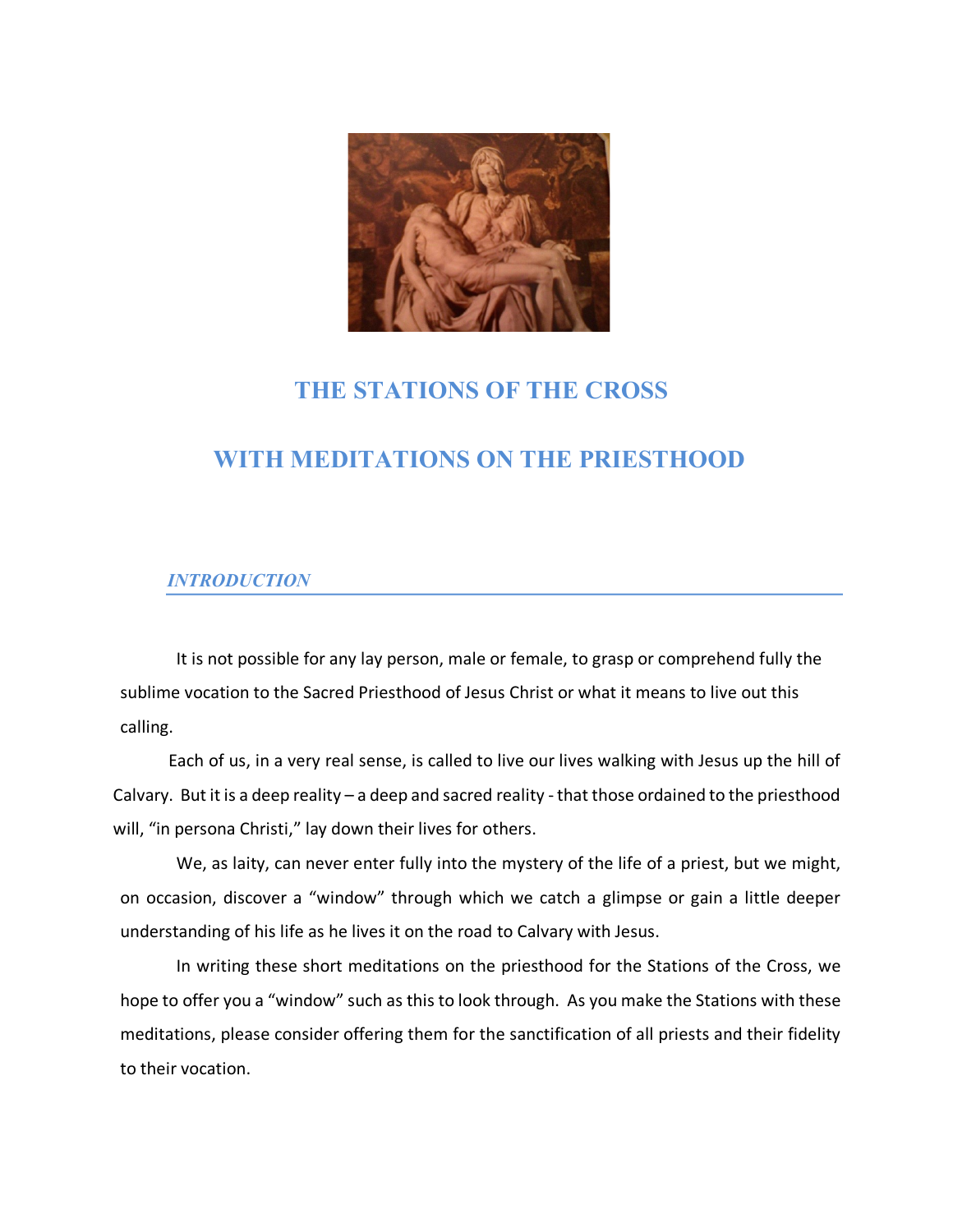# **The Way of the Cross**

## *Opening Prayer*

Lord Jesus Christ, you entrusted your Church to the apostles, your first priests, and willed that they and those who would follow after them should take up their cross and follow you. To this day, the sacrificial nature of the priesthood remains unchanged.

Grant, O Lord, that, through the merit of these prayers and meditations on your passion and death, your priests may come to love you more deeply and follow you more faithfully.

We ask this through the Sorrowful and Immaculate Heart of Mary, the first to make this Way of the Cross with you. Amen.

### *First Station – Jesus is Condemned to Death*

Jesus, in God's plan of salvation, offers his life on the cross for us.

Here is the priest at his ordination. It is a wondrous and happy day – yet, the priest, now "alter Christus", that is, another Christ, will offer his life for the sanctification and salvation of souls.

Lord Jesus Crucified, have mercy on all priests.

### *Second Station – Jesus Accepts His Cross*

What a burden is laid on the shoulders of a man as he is ordained – the weight of our sanctification, the obligation to pray and suffer and sacrifice for our good – to do his part to help fill up what is lacking in the sufferings of Christ for the sake of His Church.<sup>1</sup>

Lord Jesus Crucified, have mercy on all priests.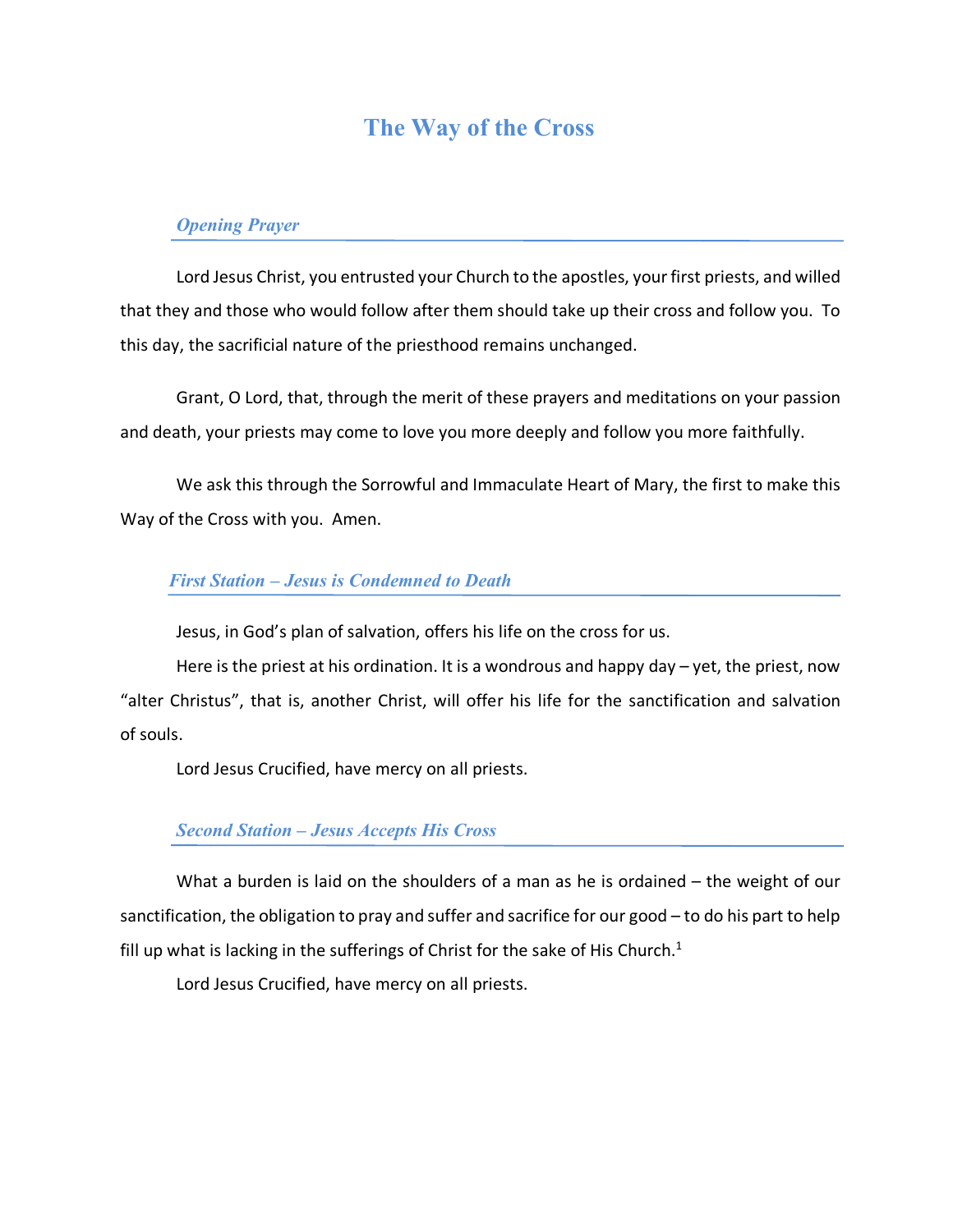### *Third Station – Jesus Falls the First Time*

What is it that caused Jesus to fall the first time? What causes a priest to fall? Could it be that there are so many demands on his time that he begins, little by little, to be torn away from his prayer life, his time with Jesus who is the source of his strength? Prayer is his oxygen, the very life-breath of his priesthood.

Lord Jesus Crucified, have mercy on all priests.

## *Fourth Station – Jesus Meets His Mother on the Road to Calvary*

The sight of Mary consoled Jesus and yet increased his suffering because he knew how painful it was for her to see him this way.

How necessary it is that every priest look to Mary – if only to turn his gaze upon her from time to time each day – and let her motherly smile console and encourage him.

Lord Jesus Crucified, have mercy on all priests.

## *Fifth Station – Simon of Cyrene is Compelled to Help Jesus Carry His Cross*

The word here is "compelled." St. Luke says Simon was "seized" and the cross was "laid on him."2

The priest, one with Jesus, comes to the priesthood knowing he will have to embrace the cross and willing to do so. How often, we, like Simon, have to be "compelled" to carry the cross with Jesus, even "seized", and then we do so grudgingly.

Lord Jesus Crucified, have mercy on all priests.

## *Sixth Station – Veronica Wipes the Face of Jesus*

Veronica's name literally means "true icon" or "true image."

Every ordained priest, no matter who he is, where he is called to serve or how he responds to that call, bears the true image of Christ -- in his face, on his hands, on his very soul.

What can I do to imitate Veronica's kindness to the suffering Christ? What can I offer a suffering "alter Christus?"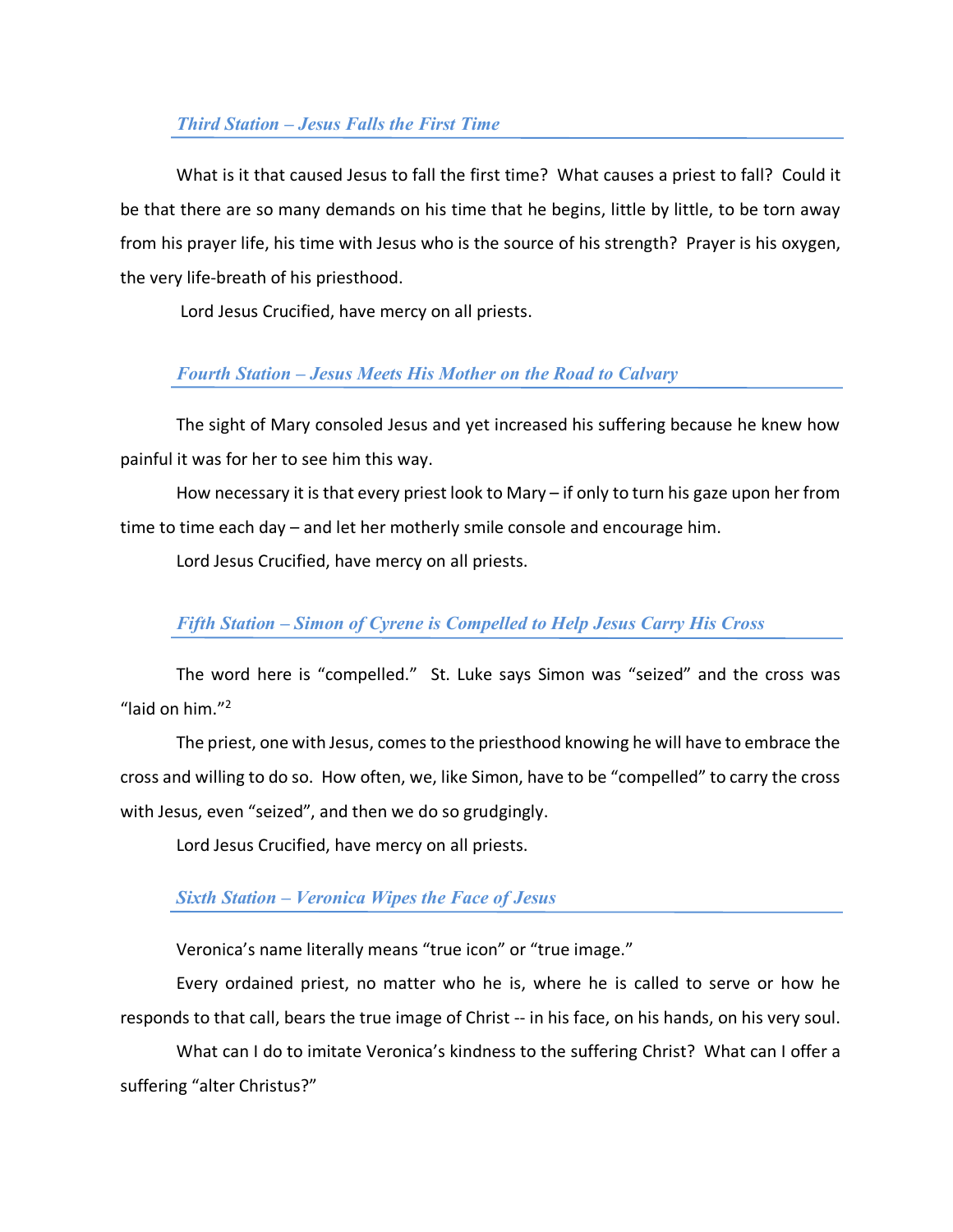Surely I can offer my prayers, perhaps a fast, perhaps an encouraging word or some other small kindness or sacrifice.

Lord Jesus Crucified, have mercy on all priests.

#### *Seventh Station – Jesus Falls the Second Time*

A second time, Jesus falls under the weight of the cross. He is exhausted and in unfathomable pain.

The priest who has been on his priestly journey for some time must be constantly aware of the snares in his path lest he fall into them. Of all these many pitfalls, perhaps the worst is loneliness – for this one can lead him into a host of other dangers.

How very important it is that we pray for priests, especially those who are lonely, and how vital it is that every priest has the company and support of his brother priests. Above all, the priest must immerse himself in Jesus who alone satisfies, fills the void of loneliness, heals wounds, gives strength, and fills him with love.

Lord Jesus Crucified, have mercy on all priests.

#### *Eighth Station – Jesus Meets the Women of Jerusalem*

Jesus, in spite of His pain and fatigue, stops to console others along His path.

How often the priest, weary, overwhelmed with responsibilities, struggling perhaps with his own pain, must reach out to ease the pain of others, to console and encourage, to be the mercy and compassion of Jesus at a deathbed, to redirect the course of a repentant sinner. And he may, in the midst of all this, feel acutely his own inadequacy. The road to Calvary is long and uphill.

Lord Jesus Crucified, have mercy on all priests.

### *Ninth Station – Jesus Falls the Third Time*

Jesus, near the end of his journey to Calvary, falls yet again. Surrounded by the brutality of the soldiers, he struggles to get up again and keep going.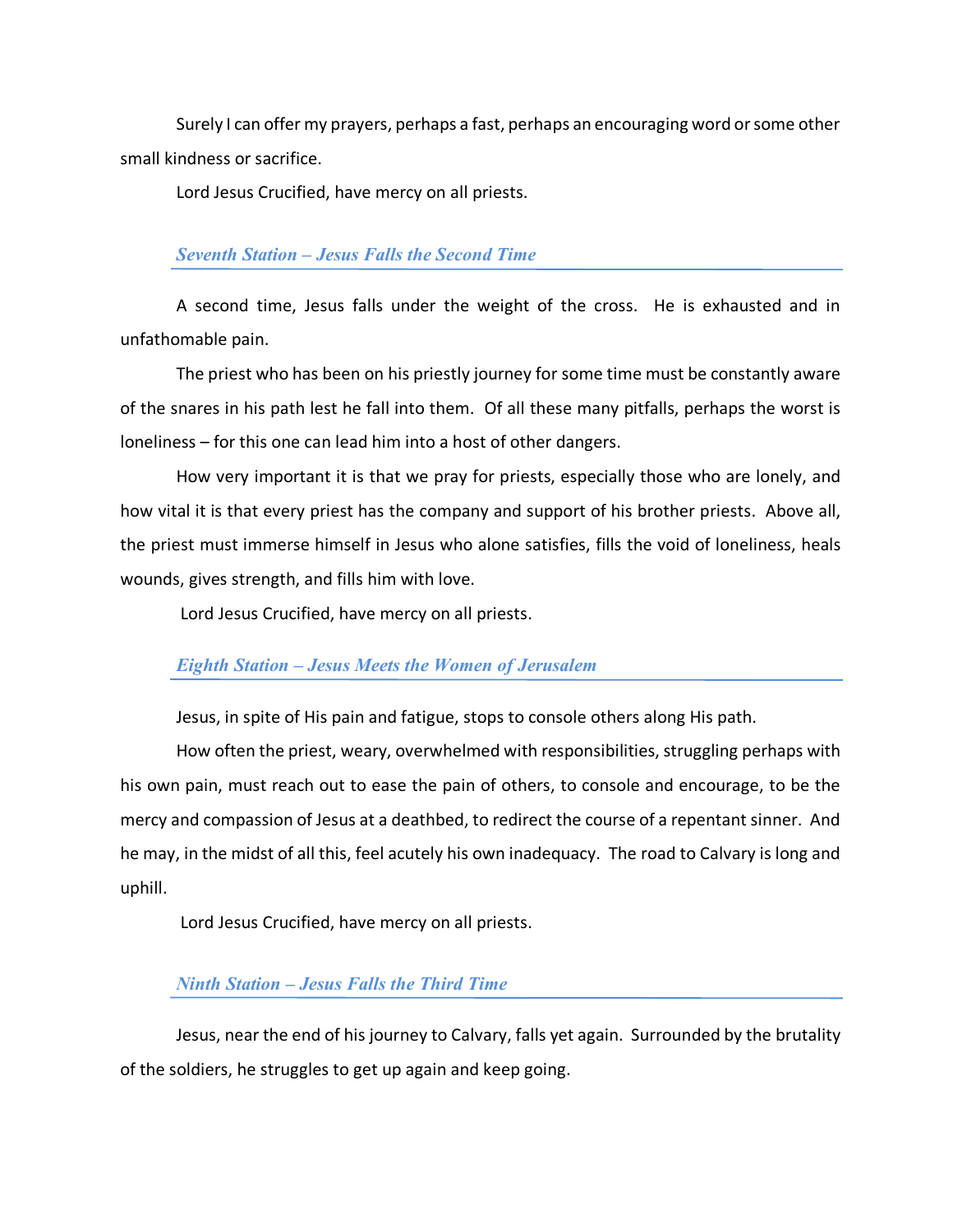What caused Jesus to fall this third time? What might cause a priest to struggle and fall again and again? And how should we respond?

The priest is truly Jesus on the way to Calvary. When he falls under his burden, the gossip, unkindness and scorn he receives, in truth, fall on Jesus who is suffering in his struggling brother priest.

Jesus could hear the mockery and scorn of those around him and so can the priest. Will we love and pray a struggling priest back into service or let our words and actions keep him from getting up again?

Lord Jesus Crucified, have mercy on all priests.

#### *Tenth Station – Jesus is Stripped of His Garments*

Jesus' seamless tunic is stripped away from Him, causing His wounds to open and bleed. Naked and poor, his glory hidden, He stands before the crowd who does not recognize who He really is.

The priest, too, stands before the people...in sacred vestments, in black suit and collar, in places of honor. He is set apart from others. Still, when all this "covering" is taken away when he is imprisoned by godless regimes and stripped of his freedom, when he has grown old and is stripped of his health and ability to serve, perhaps even when he has fallen into sin and is stripped of his own dignity - yet, he remains clothed in the sacred "garment" of the priesthood, and so shall he be for all eternity.

Lord Jesus Crucified, have mercy on all priests.

#### *Eleventh Station – Jesus is Nailed to the Cross*

Jesus is nailed to the cross. He hangs in agony, suspended between Heaven and Earth, suspended between two thieves - the one who reviles him with disdain and the other who begs for mercy.

The priest, also nailed to the cross by the very sacrificial nature of the priesthood, is suspended between Heaven, which he experiences in the Mass, and Earth, which he experiences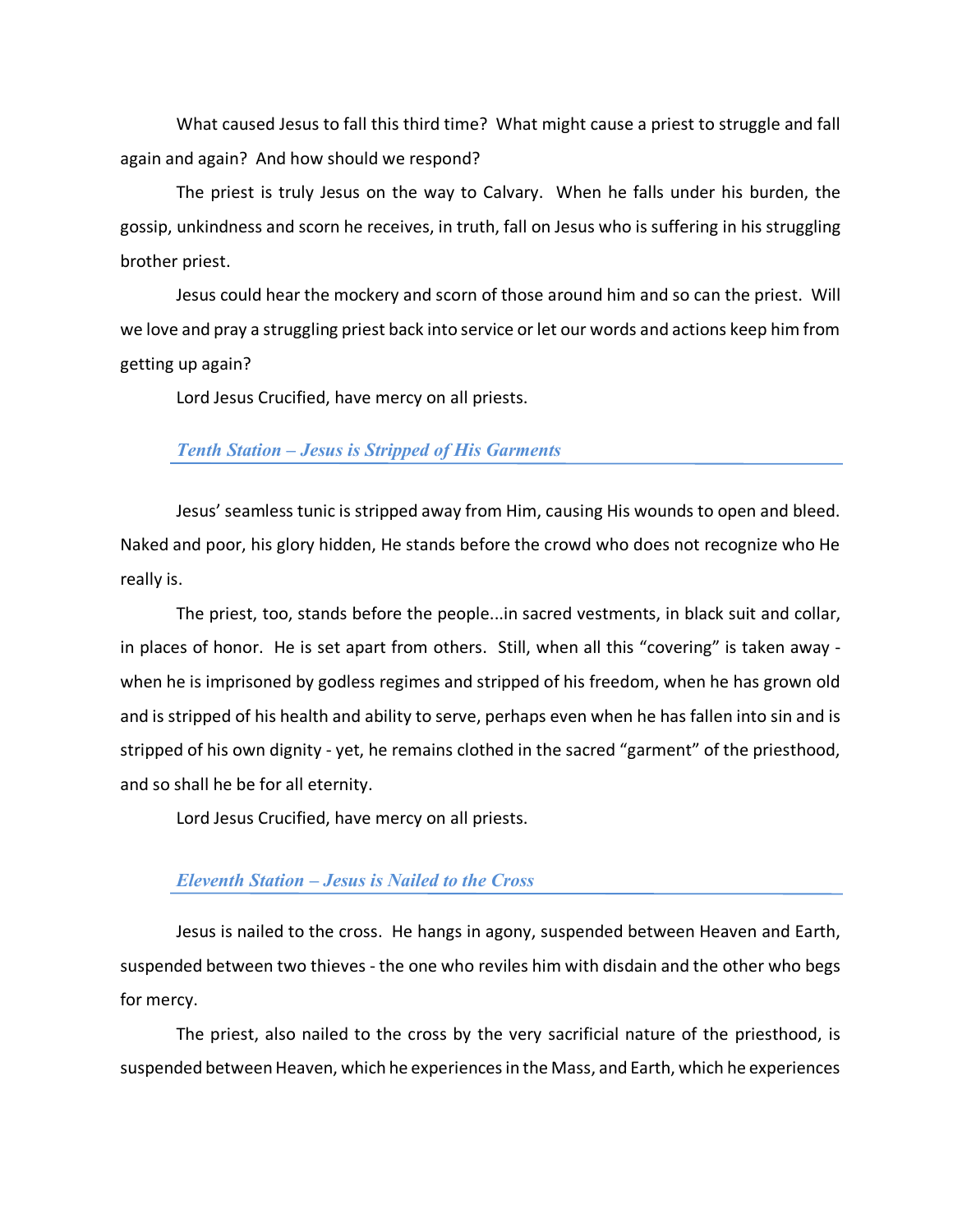in the daily living out of his vocation. He, too, experiences those who revile and ridicule him and those who beg for mercy. United to Jesus, he must turn his gaze to the Father in Heaven.

Lord Jesus Crucified, have mercy on all priests.

#### *Twelfth Station – Jesus Dies on the Cross*

Jesus, having accomplished all that the Father sent Him to do, says, "It is finished."3 "Father, into your hands I commend my Spirit."4

Every priest comes to his ordination day with a sense of purpose and a desire to do the will of the Father. And every priest hopes to approach his death with a sense of having accomplished all that he was given to do so that he may unite himself with Jesus saying, "It is finished." "Father, into your hands I commend my spirit."

Lord Jesus Crucified, have mercy on all priests.

# *Thirteenth Station – The Body of Jesus is Taken Down from the Cross and Placed in the Arms of His Mother*

Jesus' "hour" had finally come.<sup>5</sup> It will come for every priest, too. And as Mary receives each priest as a special son on the day of his ordination and remains at his side throughout his ministry, so shall she receive into her arms every faithful son at the hour of his death.

Lord Jesus Crucified, have mercy on all priests.

### *Fourteenth Station – Jesus is Laid in the Tomb*

Jesus has completed his ministry on earth. By His cross and resurrection, he has set us free.

He is the Savior of the world.

The priest, like Jesus, will go to the tomb someday. Through the power of the cross and resurrection of Jesus, he, too, through his ministry, has been able to set people free - free from their sins, free to recognize Jesus as Savior, free to enter into the Kingdom of God.

Lord Jesus Crucified, have mercy on all priests.